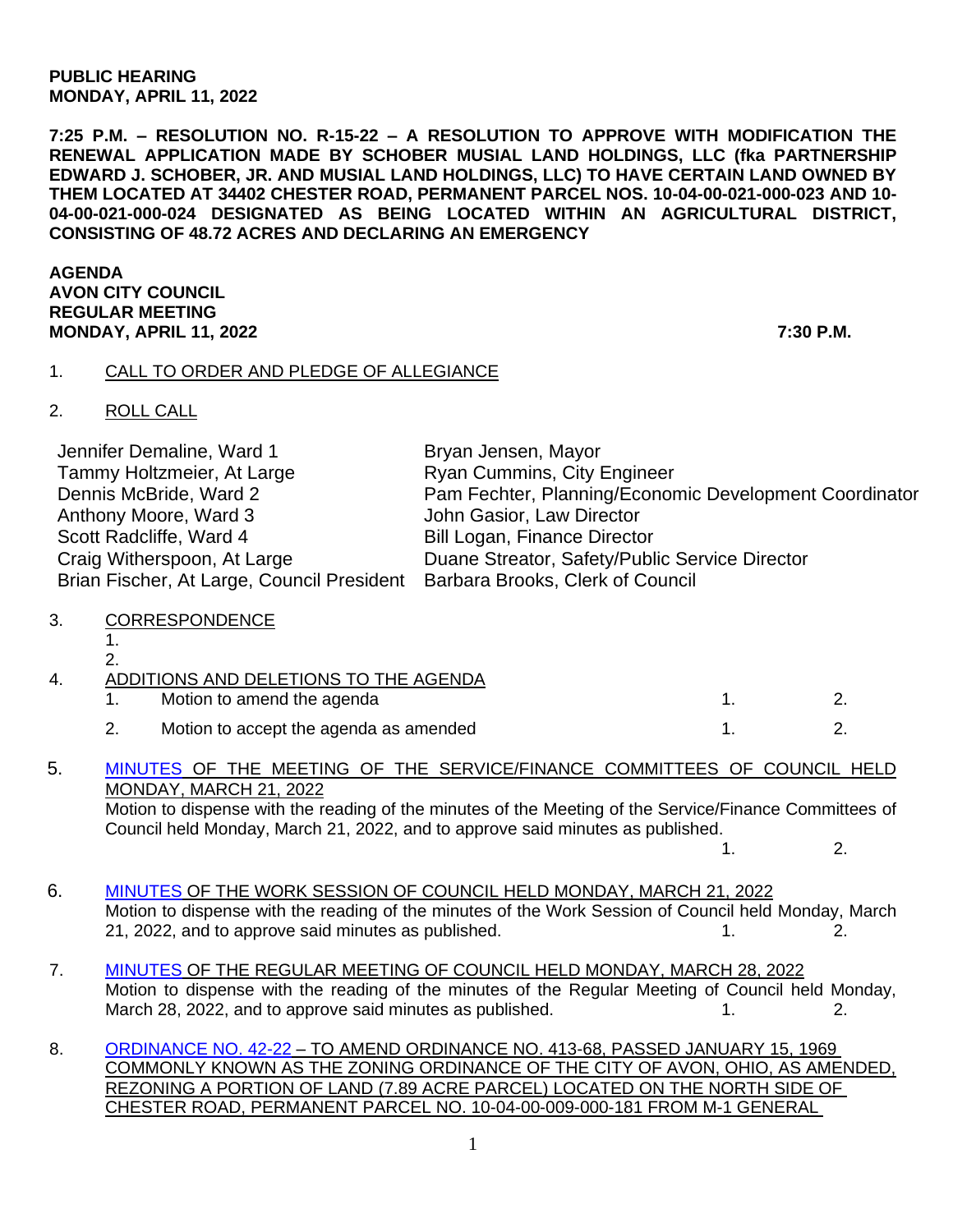INDUSTRIAL DISTRICT TO R-3 MULTI-FAMILY RESIDENTIAL DISTRICT AND SUBJECT TO THE TERMS OF THE PARTIES DEVELOPMENT AGREEMENT

The Clerk will read Ordinance No. 42-22 by title only. The Chair declares this to be the second of three readings of Ordinance No. 42-22. A Public Hearing will be held on Monday, April 25, 2022, at 7:25 p.m.

9. [ORDINANCE NO. 44-22](https://www.cityofavon.com/DocumentCenter/View/7718/Ordinance-No-44-22-Lig-Land-LLC-ballot-rezoning) – SUBMITTING TO THE ELECTORS OF THE CITY OF AVON THE QUESTION OF REZONING A PARCEL OF LAND CURRENTLY OWNED BY LIG LAND, LLC, AND CONSISTING OF APPROXIMATELY 8.58 ACRES LOCATED ON THE SOUTHWEST CORNER OF MIDDLETON ROAD AND NAGEL ROAD, PERMANENT PARCEL NO. 04-00-022-102-150 FROM R-1 SINGLE FAMILY RESIDENTIAL DISTRICT TO C-4 GENERAL BUSINESS DISTRICT PURSUANT TO ARTICLE VII, SECTION 2, SUBSECTION (e) OF THE CHARTER OF THE CITY OF AVON The Clerk will read Ordinance No. 44-22 by title only. Motion to suspend the rules and act on Ordinance No. 44-22. 1. 2. Motion to adopt Ordinance No. 44-22. 1. 2. 10. [ORDINANCE NO. 45-22](https://www.cityofavon.com/DocumentCenter/View/7733/Ordinance-No-45-22-Republic-MOU---Ordinance-Final) – AUTHORIZING THE MAYOR TO ENTER INTO AN AMENDED MEMORANDUM OF UNDERSTANDING WITH BROWNING-FERRIS INDUSTRIES OF OHIO, INC. CONCERNING THE COLLECTION OF YARD WASTE AND BULK MATERIAL The Clerk will read Ordinance No. 45-22 by title only. Motion to suspend the rules and act on Ordinance No. 45-22. 1. 2. Motion to adopt Ordinance No. 45-22. 1. 2. 2.

11. [RESOLUTION NO. R-15-22](https://www.cityofavon.com/DocumentCenter/View/7720/Resolution-No-R-15-22-Schober---Musial-Agr-Dist) – TO APPROVE WITH MODIFICATION THE RENEWAL APPLICATION MADE BY SCHOBER MUSIAL LAND HOLDINGS, LLC (fka PARTNERSHIP EDWARD J. SCHOBER, JR. AND MUSIAL LAND HOLDINGS, LLC) TO HAVE CERTAIN LAND OWNED BY THEM LOCATED AT 34402 CHESTER ROAD, PERMANENT PARCEL NOS. 10-04-00-021-000-023 AND 10- 04-00-021-000-024 DESIGNATED AS BEING LOCATED WITHIN AN AGRICULTURAL DISTRICT, CONSISTING OF 48.72 ACRES The Clerk will read Resolution No. R-15-22 by title only. Motion to suspend the rules and act on Resolution No. R-15-22. 1. 2.

Motion to adopt Resolution No. R-15-22. 1. 2.

### 12. REPORTS AND COMMENTS

MAYOR JENSEN

COUNCIL MEMBERS:

MRS. DEMALINE, WARD 1

MRS. HOLTZMEIER, AT LARGE

MR. MCBRIDE, WARD 2

MR. MOORE, WARD 3

MR. RADCLIFFE, WARD 4

MR. WITHERSPOON, AT LARGE